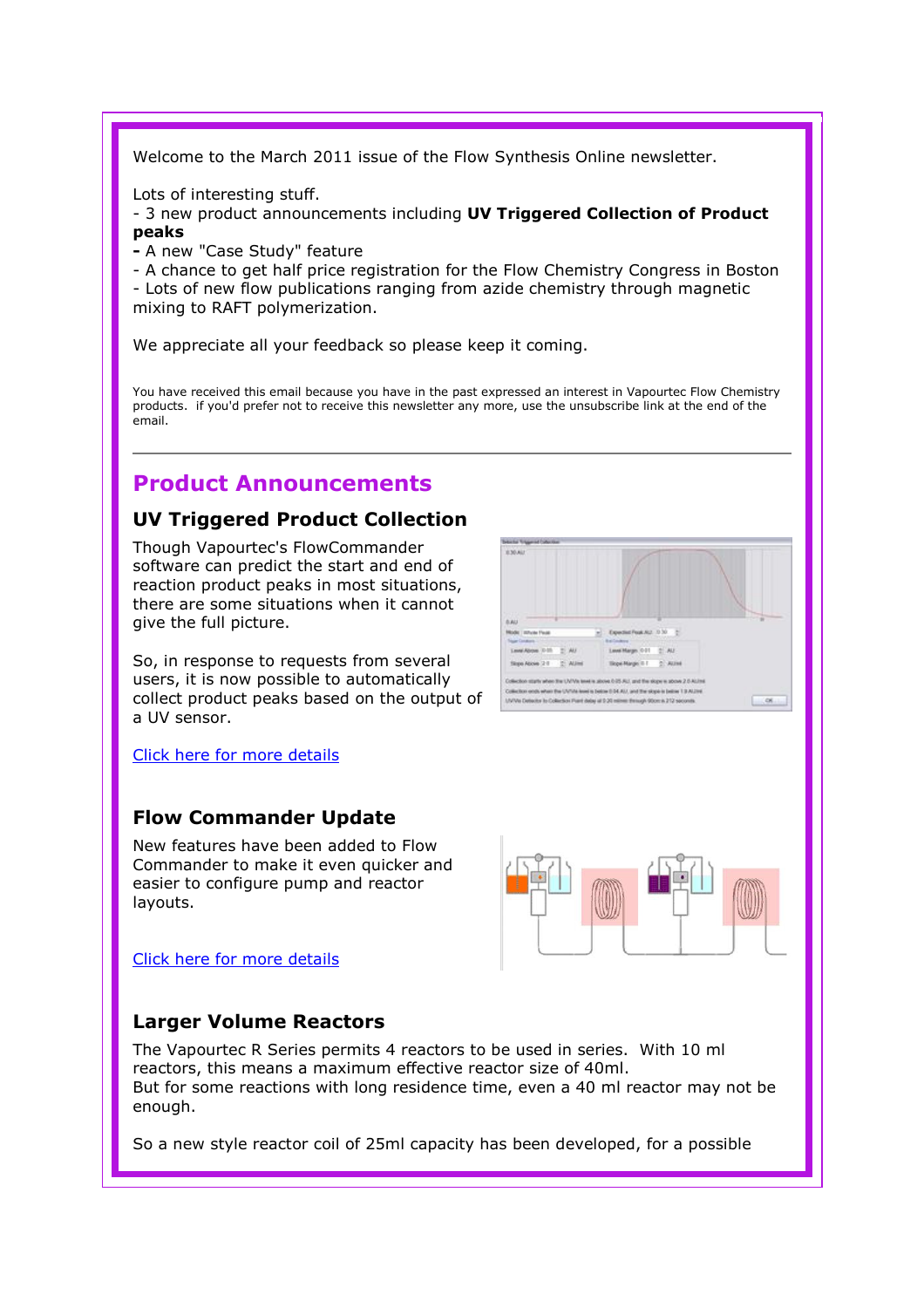total effective reaction volume of 100ml.

Click here for more details

## Announcements

Vapourtec Asia office now open.

The new office in Kuala Lumpur is open for business.

Click here for full contact details

# Events

#### Flow Chemistry Congress - Boston 28/29 April

Vapourtec will be attending this event (and exhibiting the latest options for the R Series flow chemistry system).

If you're planning to be there as an industry delegate, you can gethalf price registration with a special deal negotiated by Vapourtec.

#### Click here for more details



#### Still reading someone else's copy of the newsletter ?

If you like reading the newsletter but tend to get it forwarded by a colleague, why not signup for your own copy ?

It will only take a minute, and your email address won't be used for anything else, ever. Each newsletter contains an "unsubscribe" link in case you should change your mind.

Click here to signup for your own copy

# Case Study

#### Nikem Research

In a new newsletter feature, we take a look at a company who have adopted and exploited continuous flow chemistry.

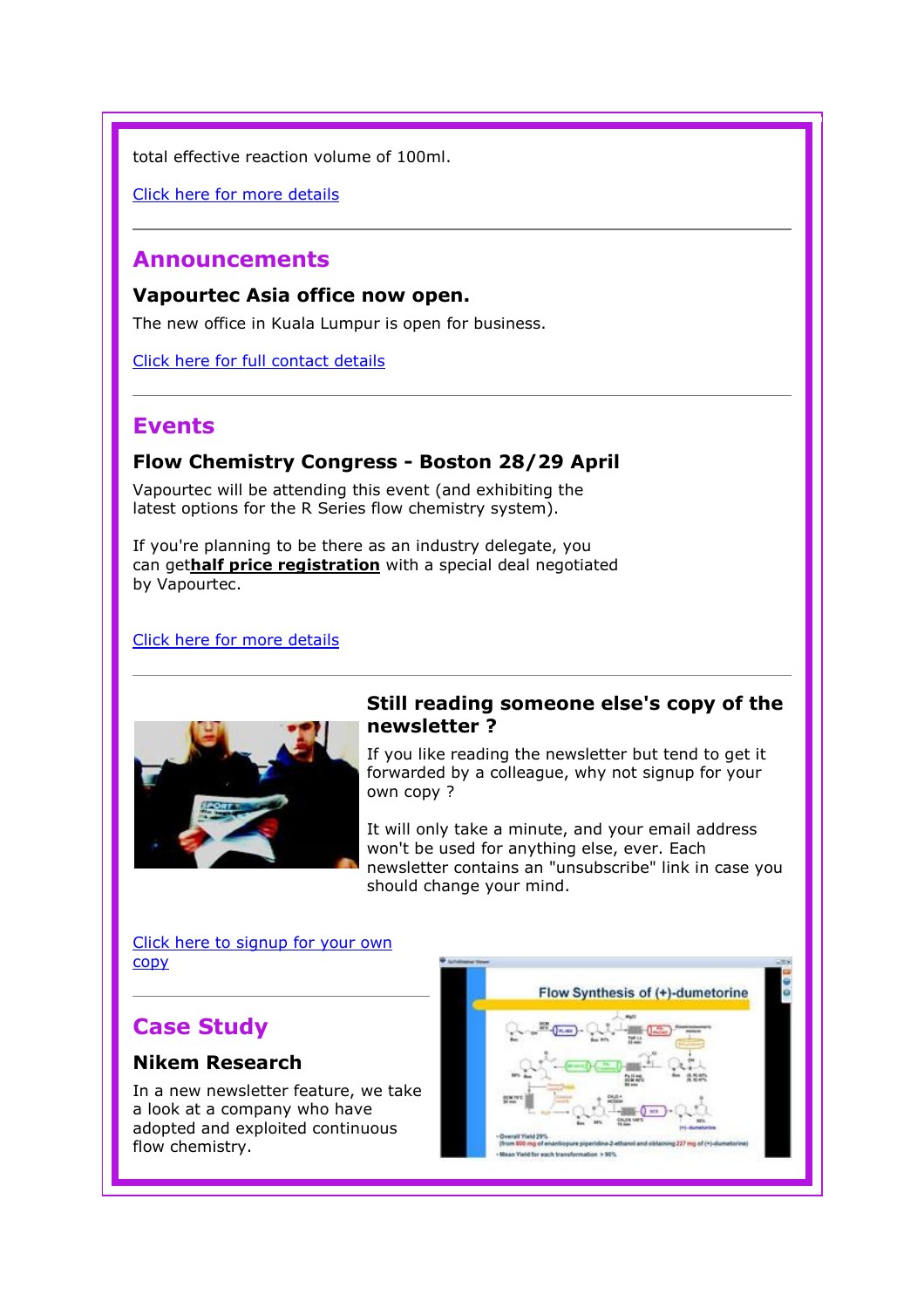In this issue - NiKem Research, of Milan.

Formed in 2001 from GSK's Milan Research Group, NiKem have been into continuous flow chemistry since 2007.

They recently broadcast a webinar showing the work they have been doing in flow. The webinar was recorded and can now be downloaded.

See the case study and a replay of the webinar

## Publications

#### Decarboxylative biaryl synthesis in a continuous flow reactor

1Paul P. Lange <sup>1</sup>Lukas J. Gooßen ²Philip Podmore ²Toby Underwood ²Nunzio Sciammetta



<sup>1</sup>Technische Universität Kaiserslautern, Germany ²Pfizer Global R&D, Sandwich, UK

A practical protocol was developed that allows performing decarboxylative cross-coupling reactions in continuous flow reactors. Various biaryls were thus synthesized from aromatic carboxylic acids and aryl triflates using a Cu/Pd-catalyst system.

Click here to go straight to the publication



Diastereoselective chain-elongation reactions are important transformations for the assembly of complex molecular structures, such as those present in polyketide natural products. Here we report new methods for performing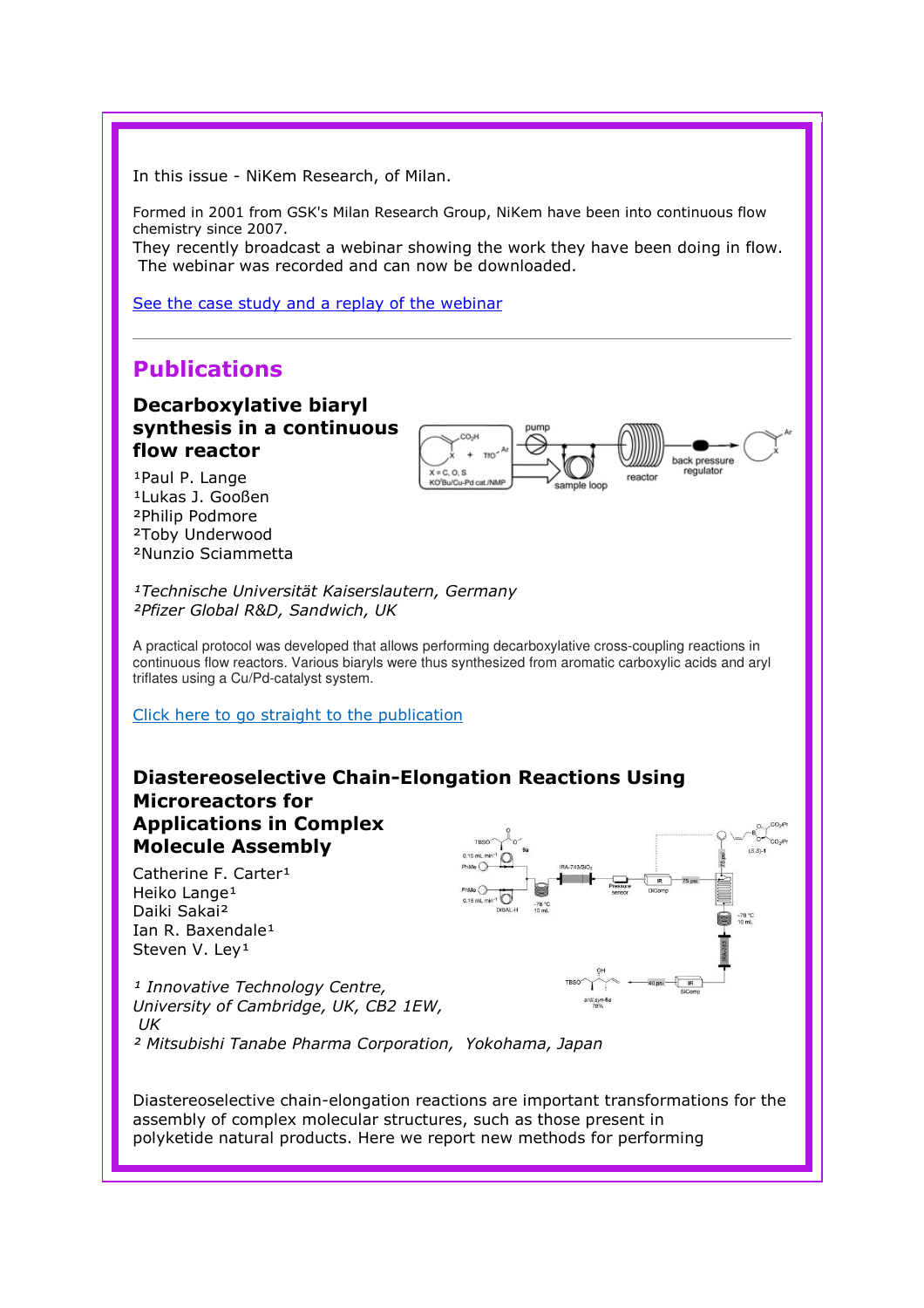crotylation reactions and homopropargylation reactions by using newly developed lowtemperature flow-chemistry technology. In-line purification protocols are described, as well as the application of the crotylation protocol in an automated multi-step sequence.

Click here to go straight to the publication

#### Flow synthesis of organic azides and the multistep synthesis of imines and amines using a new monolithic triphenylphosphine reagent

Catherine J. Smith Christopher D. Smith Nikzad Nikbin Steven V. Ley Ian R. Baxendale



Innovative Technology Centre, University of Cambridge, UK, CB2 1EW, UK

Here we describe general flow processes for the synthesis of alkyl and aryl azides, and the development of a new monolithic triphenylphosphine reagent, which provides a convenient format for the use of this versatile reagent in flow. The utility of these new tools was demonstrated by their application to a flow Staudinger aza-Wittig reaction sequence. Finally, a multistep aza-Wittig, reduction and purification flow process was designed, allowing access to amine products in an automated fashion.

Click here to go straight to the publication

## A fully automated, multistep flow synthesis of 5-amino-4 cyano-1,2,3-triazoles

Catherine J. Smith Nikzad Nikbin Steven V. Ley Heiko Lange Ian R. Baxendale Innovative Technology Centre, University of Cambridge, UK, CB2 1EW, UK



Having demonstrated in the preceding publication the flow synthesis of aryl azides, we describe here a general protocol for the in-line purification of these versatile intermediates. As part of this investigation, we evaluated the use of ReactIR 45m as a tool for real-time detection of hazardous azide contaminants. This azide synthesis and purification process was then incorporated into a multistep flow sequence to generate a small collection of 5-amino-4-cyano-1,2,3-triazoles directly from aniline starting materials in a fully automated fashion.

Click here to go straight to the publication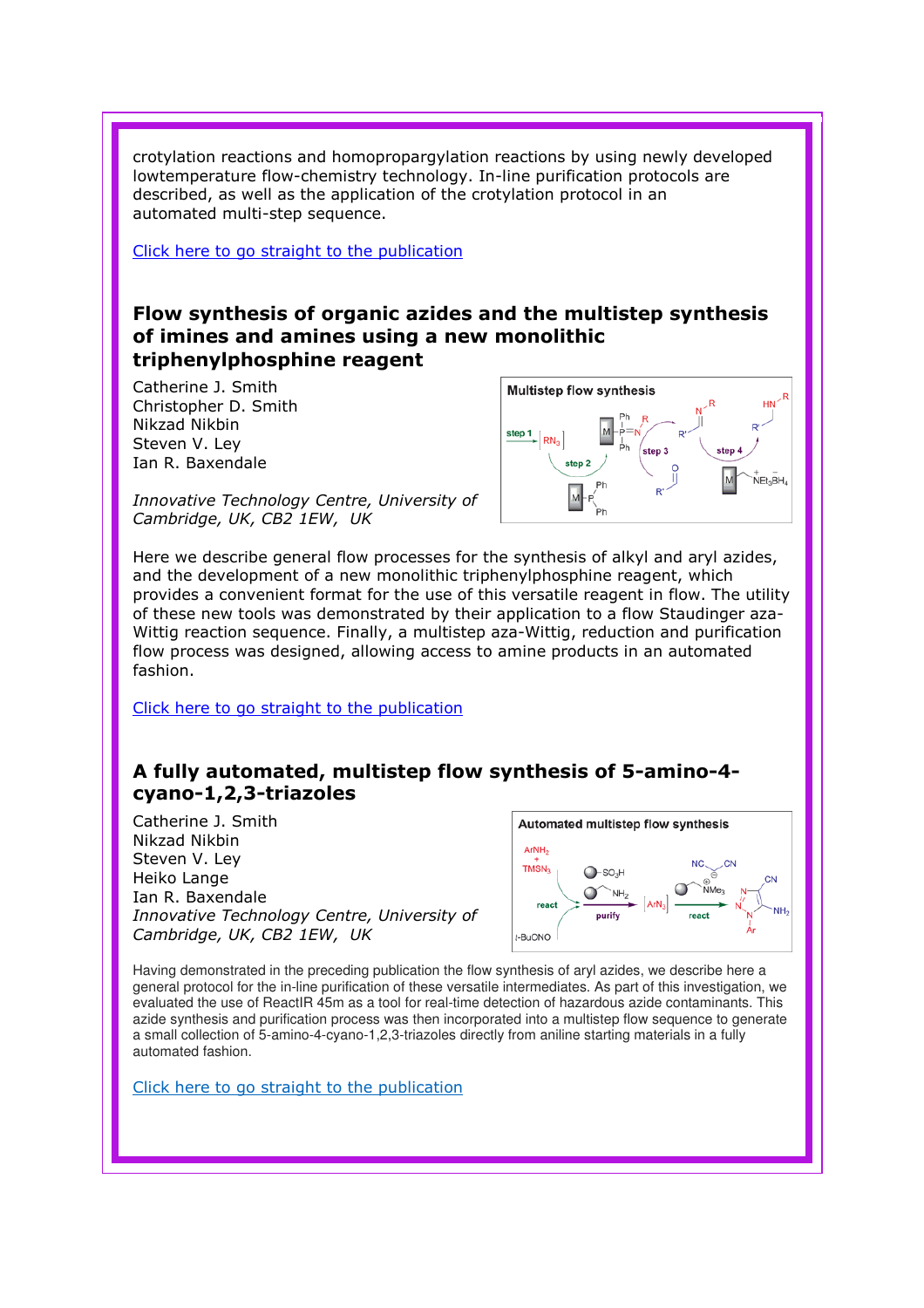#### A General, One-Step Synthesis of Substituted Indazoles using a Flow Reactor

Rob C. Wheeler Emma Baxter Ian B. Campbell Simon J. F. Macdonald

GlaxoSmithKline, Stevenage, UK

The advantages of flow chemistry, increased safety, improved reproducibility, enhanced scalability, are readily apparent, and we aimed to exploit this technology in order to provide small amounts of pharmaceutically



interesting fragments via a safe and scalable route, which would enable the rapid synthesis of multigram quantities on demand. Here we report a general and versatile route which utilises flow chemistry to deliver a range of known and novel indazoles, including 3-amino and 3-hydroxy analogues.

Click here to go straight to the publication

#### Continuous flow synthesis of fullerene derivatives

Helga Seyler Wallace Wing Ho Wong Dave Jones Andrew B. Holmes

University Of Melbourne, Australia

Various fullerene-based electron acceptor materials for organic photovoltaic applications were prepared via  $[3+2]$  and  $[4+2]$  cycloadditions using a continuous flow approach. The 1,3-dipolar cycloaddition of the tosylhydrazone precursor and the Diels-Alder cycloaddition of indene to either C60 or C70 under conventional batch reaction conditions were translated to the continuous flow process. By varying the residence time, temperature and equivalents of cycloaddition reagent, significant improvements in yields and reaction times were achieved over conventional batch processes.

Click here to go straight to the publication

Magnetically Driven Agitation in a Tube Mixer Affords Clog-Resistant Fast Mixing Independent of Linear Velocity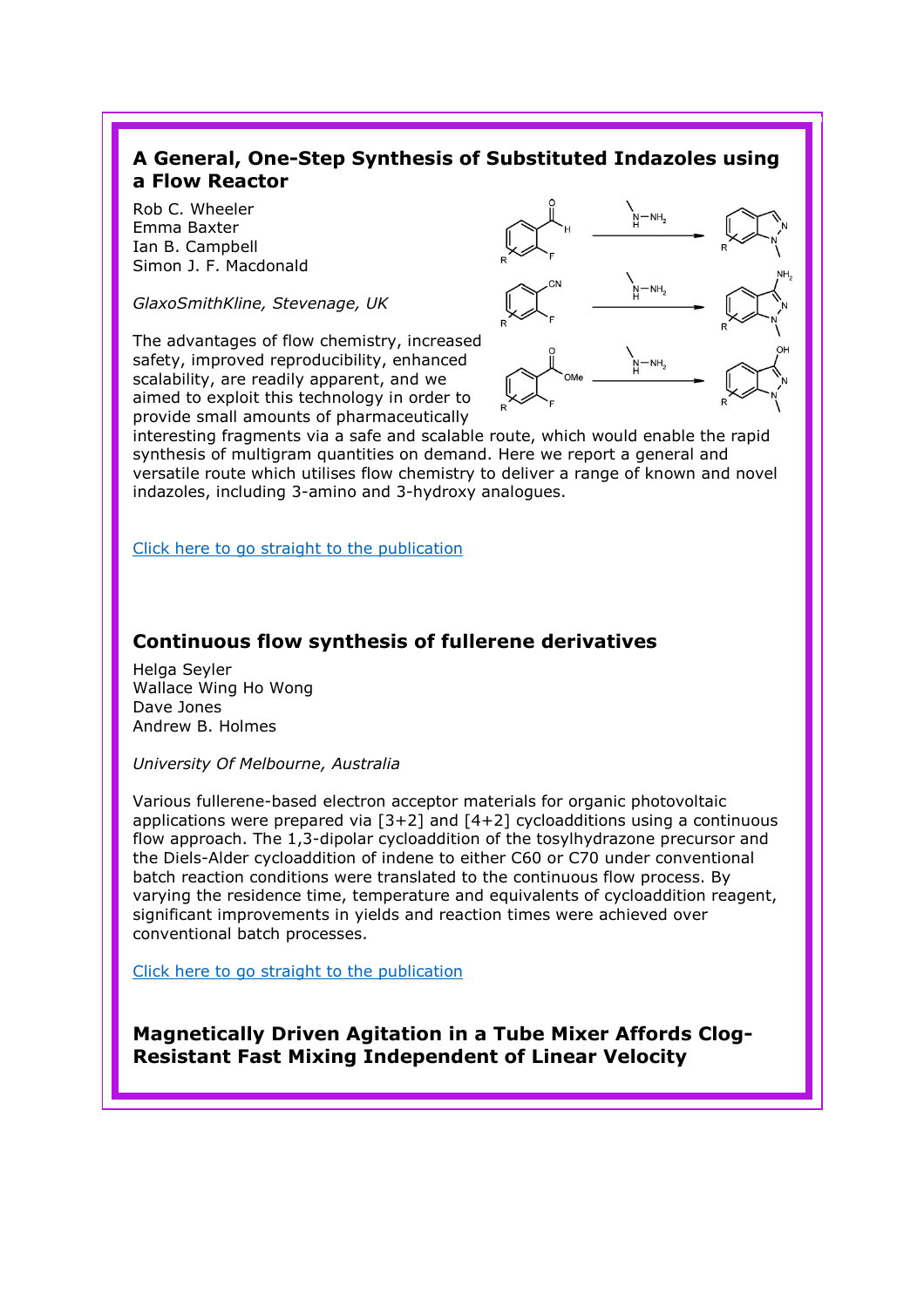

An economical and simple flow mixer based on magnetically driven agitation in a tube (MDAT) is reported. Mixing via MDAT compared favorably to both Tee and multilaminar mixers at low flow and was successfully used to screen and optimize two challenging organometallic reactions at low temperature without clogging or the need for high dilution.

#### Click here to go straight to the publication

#### Controlled RAFT Polymerization in a Continuous Flow Microreactor

Christian H. Hornung Carlos Guerrero-Sanchez Malte Brasholz Simon Saubern John Chiefari **Seamented Flow** Graeme Moad Ezio Rizzardo San H. Thang CSIRO Materials Science & Engineering, **Continuous Flow** Victoria, Australia

Controlled radical polymerization using the reversible addition−fragmentation chain transfer approach (RAFT) was successfully conducted under continuous flow processing conditions, provided that steel tubing was used to prevent quenching of the radical process by oxygen. A series of different monomers, including acrylamides, acrylates, and vinyl acetate, were polymerized to high conversions (between 80 and 100%) at temperatures between 70 and 100 °C using various initiators, solvents, and RAFT agents. Low dispersities, typically between 1.15−1.20, and average molecular weights similar to those of batch RAFT polymerizations were obtained. The methodology provides a facile, alternative scale-up route to conventional batch polymerization, which can be challenging because of the oxygen-sensitive nature of the RAFT process.

Click here to go straight to the publication

Highly efficient dehydration of carbohydrates to 5- (chloromethyl)furfural (CMF), 5-(hydroxymethyl)furfural